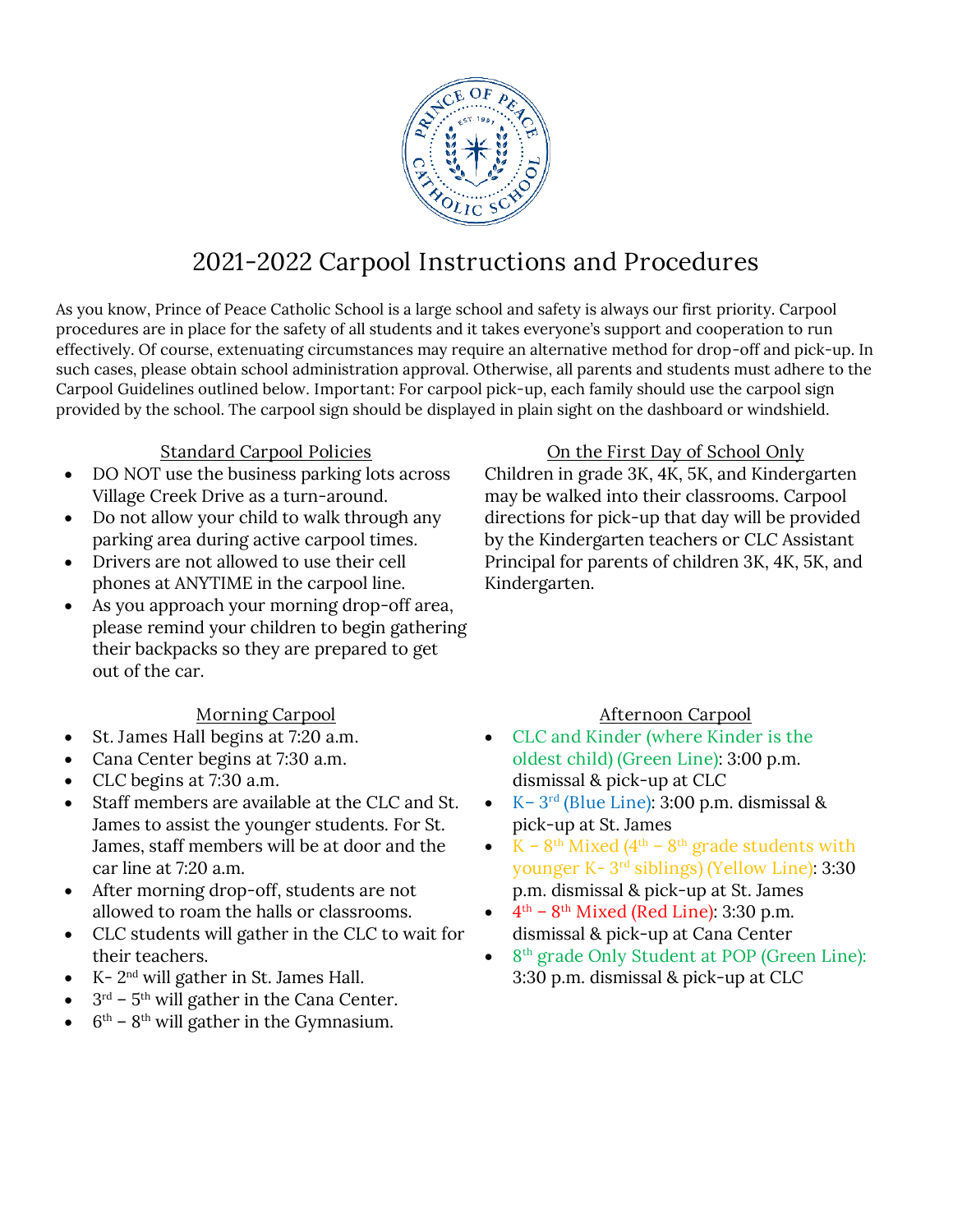## **CLC Morning Drop-Off/Pick-Up 3:00 p.m. & 8 th Grade Only Student at POP 3:30 p.m. Pick-up**

- Enter Village Creek Drive from Plano Parkway
- Turn right into the church parking lot by the pond
- Proceed down to the plaza between the main school and the CLC
- After dropping off/ picking up your child, follow the driveway out of the complex and merge with the traffic exiting from the Gym/Cana Center carpool
- Exit the parking lot by turning RIGHT ONLY onto Village Creek Drive

# **St. James (Morning Drop-Off ONLY)**

- Enter Village Creek Dr. from Plano Parkway
- Turn right at St. James Hall/St. Luke's Circle (Bell Tower)
- Depart by way of St. Luke's Circle, turning RIGHT ONLY onto Village Creek Dr.

## **Cana Center Drop-Off/ St. James 3:30 p.m. Pick-Up**

- Enter Campbell Road (at Crème de la Crème) from Plano Parkway
- Turn left onto Village Creek Drive
- Turn left into the school entrance between the baseball field and the school marquee
- **Cana carpool** files through Cana parking lot and drops-off/picks-up near the entrance leading into the Gym/Cana Center, **St. James carpool** files through St. James parking lot and picks-up in St. Luke's Circle (bell tower)
- Follow the flow of traffic headed back toward Village Creek Dr.
- Exit the parking lot by turning RIGHT ONLY onto Village Creek Dr. (Police Officer will be present)

## **St. James 3:00 p.m. Pick-Up**

- Enter Village Creek Dr. from Plano Parkway
- Turn RIGHT into the school entrance immediately after the school marquee
- Follow the flow of traffic around the bell tower making a circle back towards the baseball field
- Exit the parking lot by turning RIGHT ONLY onto Village Creek Dr.